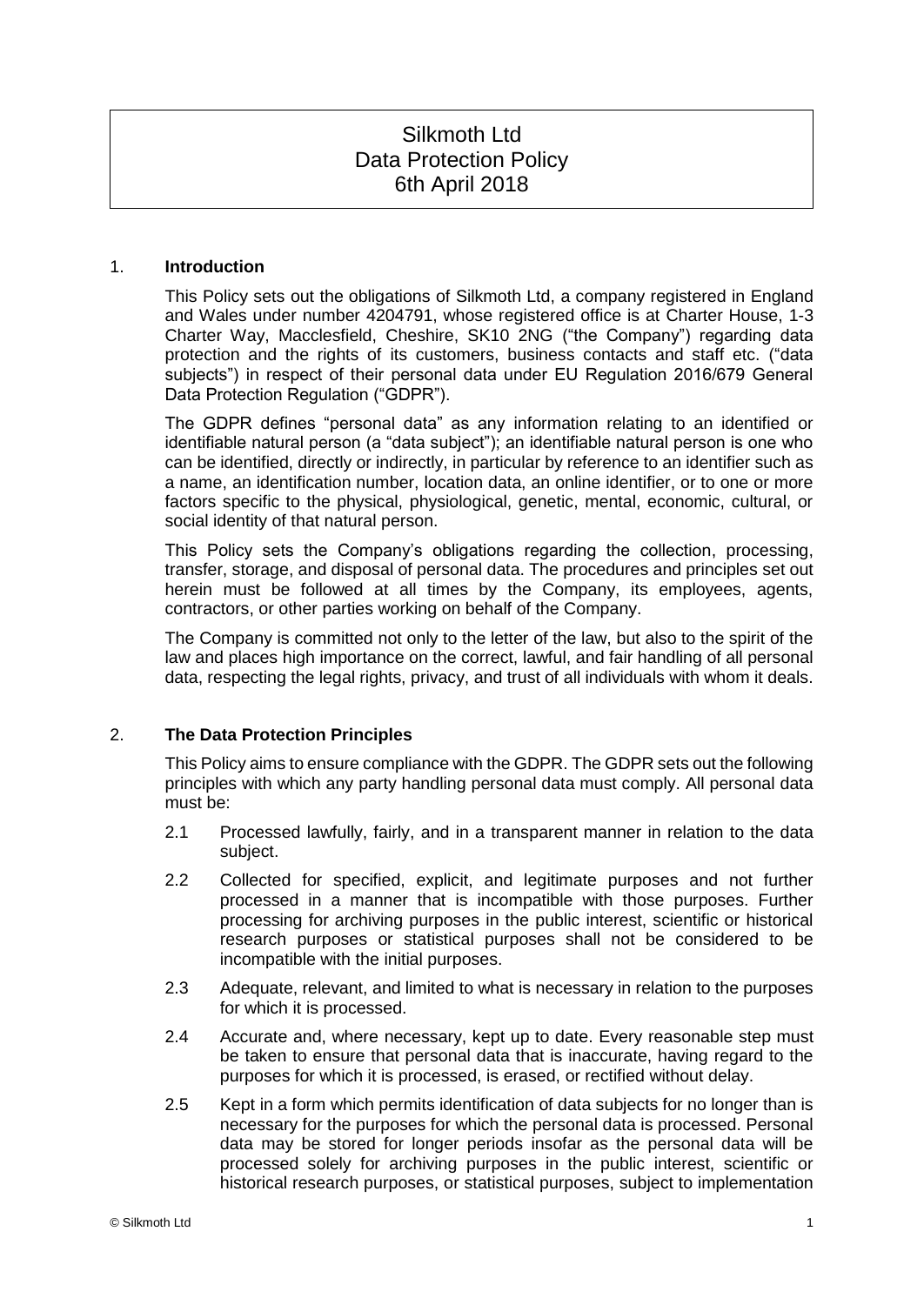of the appropriate technical and organisational measures required by the GDPR in order to safeguard the rights and freedoms of the data subject.

2.6 Processed in a manner that ensures appropriate security of the personal data, including protection against unauthorised or unlawful processing and against accidental loss, destruction, or damage, using appropriate technical or organisational measures.

# 3. **The Rights of Data Subjects**

The GDPR sets out the following rights applicable to data subjects (please refer to the parts of this policy indicated for further details):

- 3.1 The right to be informed (Part 12).
- 3.2 The right of access (Part 13);
- 3.3 The right to rectification (Part 14);
- 3.4 The right to erasure (also known as the 'right to be forgotten') (Part 15);
- 3.5 The right to restrict processing (Part 16);
- 3.6 The right to data portability (Part 17);
- 3.7 The right to object (Part 18); and
- 3.8 Rights with respect to automated decision-making and profiling (Parts 19 and 20).

## 4. **Lawful, Fair, and Transparent Data Processing**

- 4.1 The GDPR seeks to ensure that personal data is processed lawfully, fairly, and transparently, without adversely affecting the rights of the data subject. The GDPR states that processing of personal data shall be lawful if at least one of the following applies:
	- 4.1.1 The data subject has given consent to the processing of their personal data for one or more specific purposes;
	- 4.1.2 The processing is necessary for the performance of a contract to which the data subject is a party, or in order to take steps at the request of the data subject prior to entering into a contract with them;
	- 4.1.3 The processing is necessary for compliance with a legal obligation to which the data controller is subject:
	- 4.1.4 The processing is necessary to protect the vital interests of the data subject or of another natural person;
	- 4.1.5 The processing is necessary for the performance of a task carried out in the public interest or in the exercise of official authority vested in the data controller; or
	- 4.1.6 The processing is necessary for the purposes of the legitimate interests pursued by the data controller or by a third party, except where such interests are overridden by the fundamental rights and freedoms of the data subject which require protection of personal data, in particular where the data subject is a child.
- 4.2 If the personal data in question is "special category data" (also known as "sensitive personal data") (for example, data concerning the data subject's race,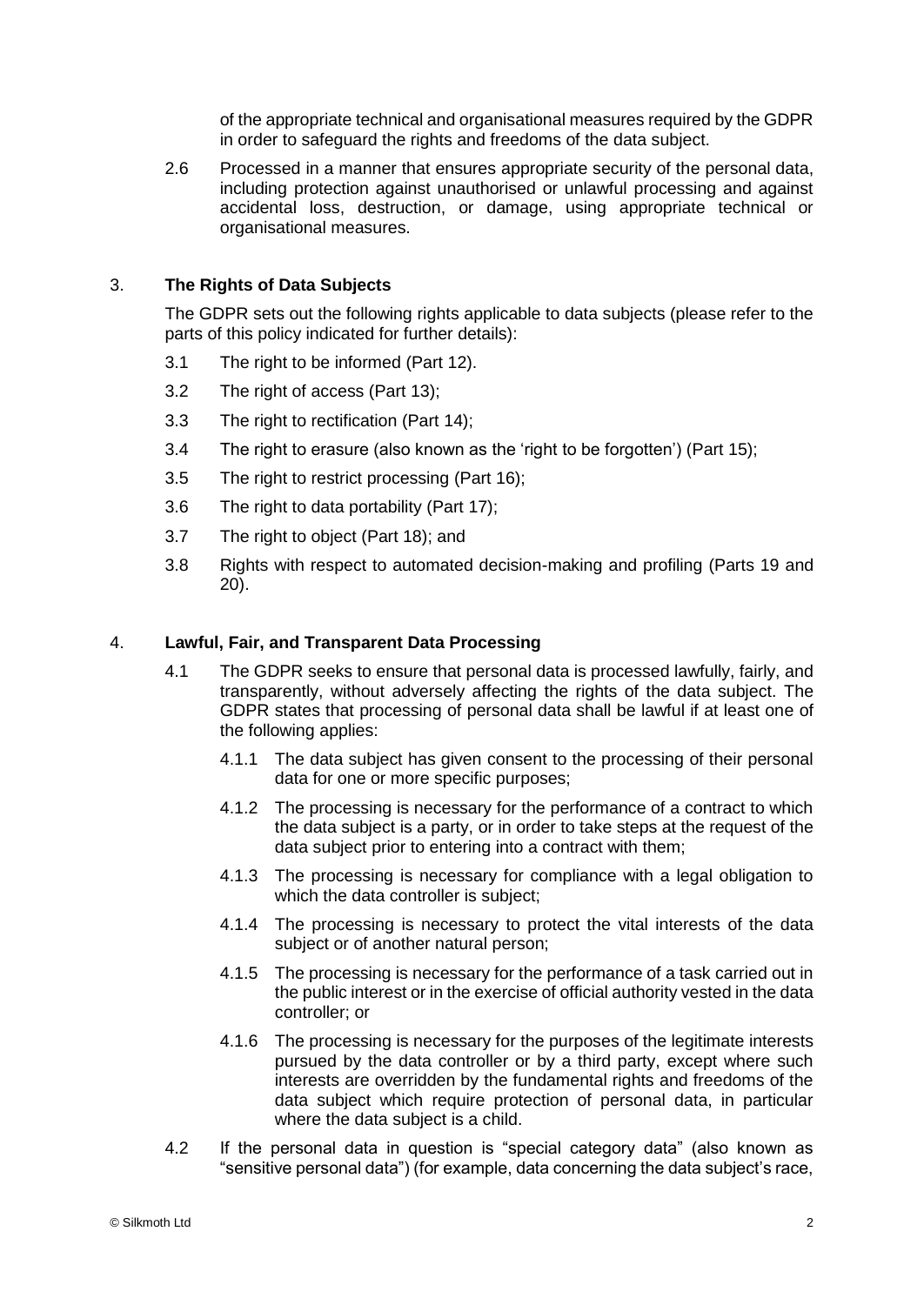ethnicity, politics, religion, trade union membership, genetics, biometrics (if used for ID purposes), health, sex life, or sexual orientation), at least one of the following conditions must be met:

- 4.2.1 The data subject has given their explicit consent to the processing of such data for one or more specified purposes (unless EU or EU Member State law prohibits them from doing so);
- 4.2.2 The processing is necessary for the purpose of carrying out the obligations and exercising specific rights of the data controller or of the data subject in the field of employment, social security, and social protection law (insofar as it is authorised by EU or EU Member State law or a collective agreement pursuant to EU Member State law which provides for appropriate safeguards for the fundamental rights and interests of the data subject);
- 4.2.3 The processing is necessary to protect the vital interests of the data subject or of another natural person where the data subject is physically or legally incapable of giving consent;
- 4.2.4 The data controller is a foundation, association, or other non-profit body with a political, philosophical, religious, or trade union aim, and the processing is carried out in the course of its legitimate activities, provided that the processing relates solely to the members or former members of that body or to persons who have regular contact with it in connection with its purposes and that the personal data is not disclosed outside the body without the consent of the data subjects;
- 4.2.5 The processing relates to personal data which is clearly made public by the data subject;
- 4.2.6 The processing is necessary for the conduct of legal claims or whenever courts are acting in their judicial capacity;
- 4.2.7 The processing is necessary for substantial public interest reasons, on the basis of EU or EU Member State law which shall be proportionate to the aim pursued, shall respect the essence of the right to data protection, and shall provide for suitable and specific measures to safeguard the fundamental rights and interests of the data subject:
- 4.2.8 The processing is necessary for the purposes of preventative or occupational medicine, for the assessment of the working capacity of an employee, for medical diagnosis, for the provision of health or social care or treatment, or the management of health or social care systems or services on the basis of EU or EU Member State law or pursuant to a contract with a health professional, subject to the conditions and safeguards referred to in Article 9(3) of the GDPR;
- 4.2.9 The processing is necessary for public interest reasons in the area of public health, for example, protecting against serious cross-border threats to health or ensuring high standards of quality and safety of health care and of medicinal products or medical devices, on the basis of EU or EU Member State law which provides for suitable and specific measures to safeguard the rights and freedoms of the data subject (in particular, professional secrecy); or
- 4.2.10 The processing is necessary for archiving purposes in the public interest, scientific or historical research purposes, or statistical purposes in accordance with Article 89(1) of the GDPR based on EU or EU Member State law which shall be proportionate to the aim pursued, respect the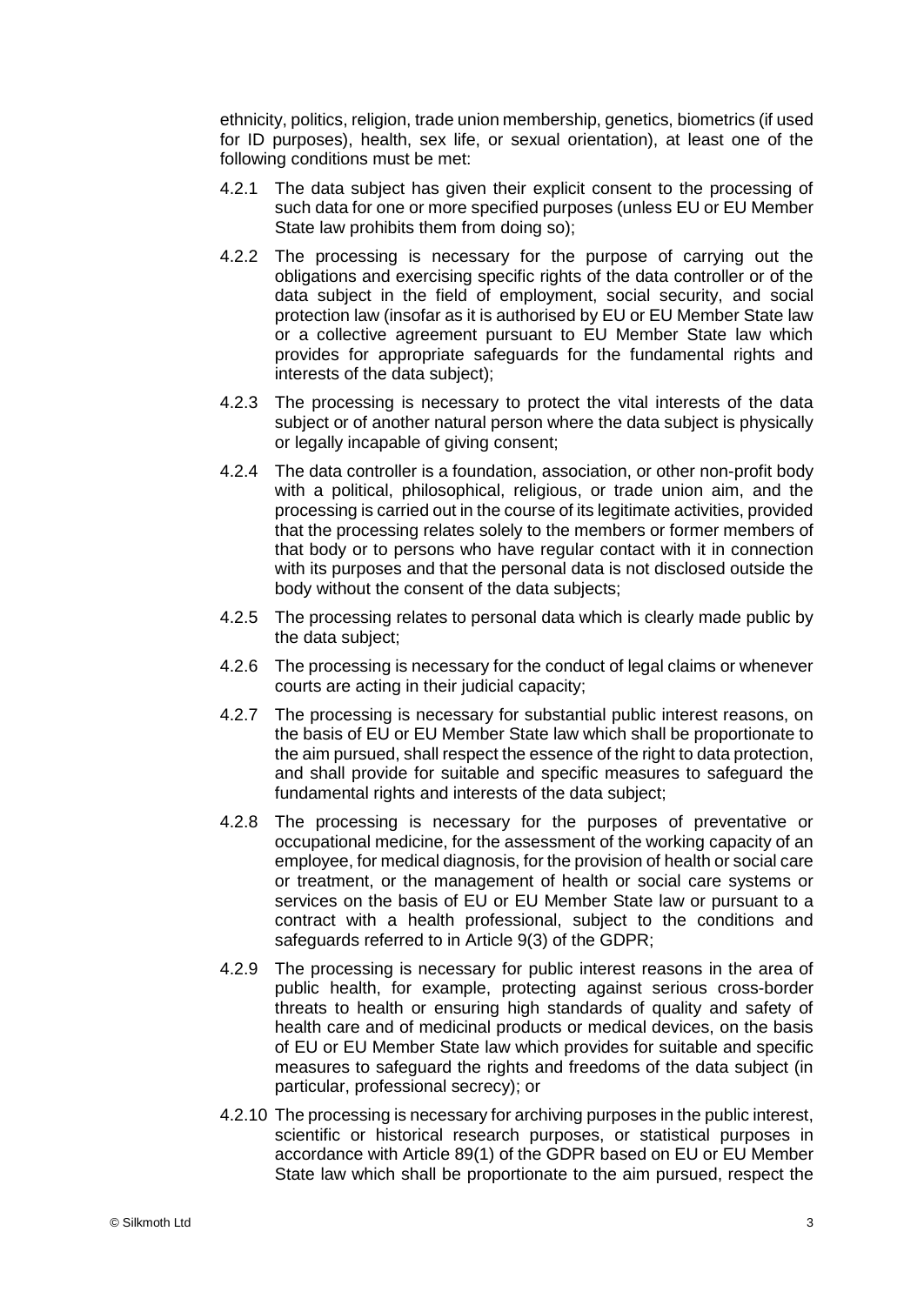essence of the right to data protection, and provide for suitable and specific measures to safeguard the fundamental rights and the interests of the data subject.

# 5. **Specified, Explicit, and Legitimate Purposes**

- 5.1 The Company collects and processes the personal data set out in Part 21 of this Policy. This includes:
	- 5.1.1 Personal data collected directly from data subjects; and
	- 5.1.2 Personal data obtained from third parties.
- 5.2 The Company only collects, processes, and holds personal data for the specific purposes set out in Part 21 of this Policy (or for other purposes expressly permitted by the GDPR).
- 5.3 Data subjects are kept informed at all times of the purpose or purposes for which the Company uses their personal data. Please refer to Part 12 for more information on keeping data subjects informed.

# 6. **Adequate, Relevant, and Limited Data Processing**

The Company will only collect and process personal data for and to the extent necessary for the specific purpose or purposes of which data subjects have been informed (or will be informed) as under Part 5, above, and as set out in Part 21, below.

# 7. **Accuracy of Data and Keeping Data Up-to-Date**

- 7.1 The Company shall ensure that all personal data collected, processed, and held by it is kept accurate and up-to-date. This includes, but is not limited to, the rectification of personal data at the request of a data subject, as set out in Part 14, below.
- 7.2 The accuracy of personal data shall be checked when it is collected and at regular intervals thereafter. If any personal data is found to be inaccurate or outof-date, all reasonable steps will be taken without delay to amend or erase that data, as appropriate.

## 8. **Data Retention**

- 8.1 The Company shall not keep personal data for any longer than is necessary in light of the purpose or purposes for which that personal data was originally collected, held, and processed.
- 8.2 When personal data is no longer required, all reasonable steps will be taken to erase or otherwise dispose of it without delay.
- 8.3 For full details of the Company's approach to data retention, including retention periods for specific personal data types held by the Company, please refer to our Data Retention Policy.

#### 9. **Secure Processing**

The Company shall ensure that all personal data collected, held, and processed is kept secure and protected against unauthorised or unlawful processing and against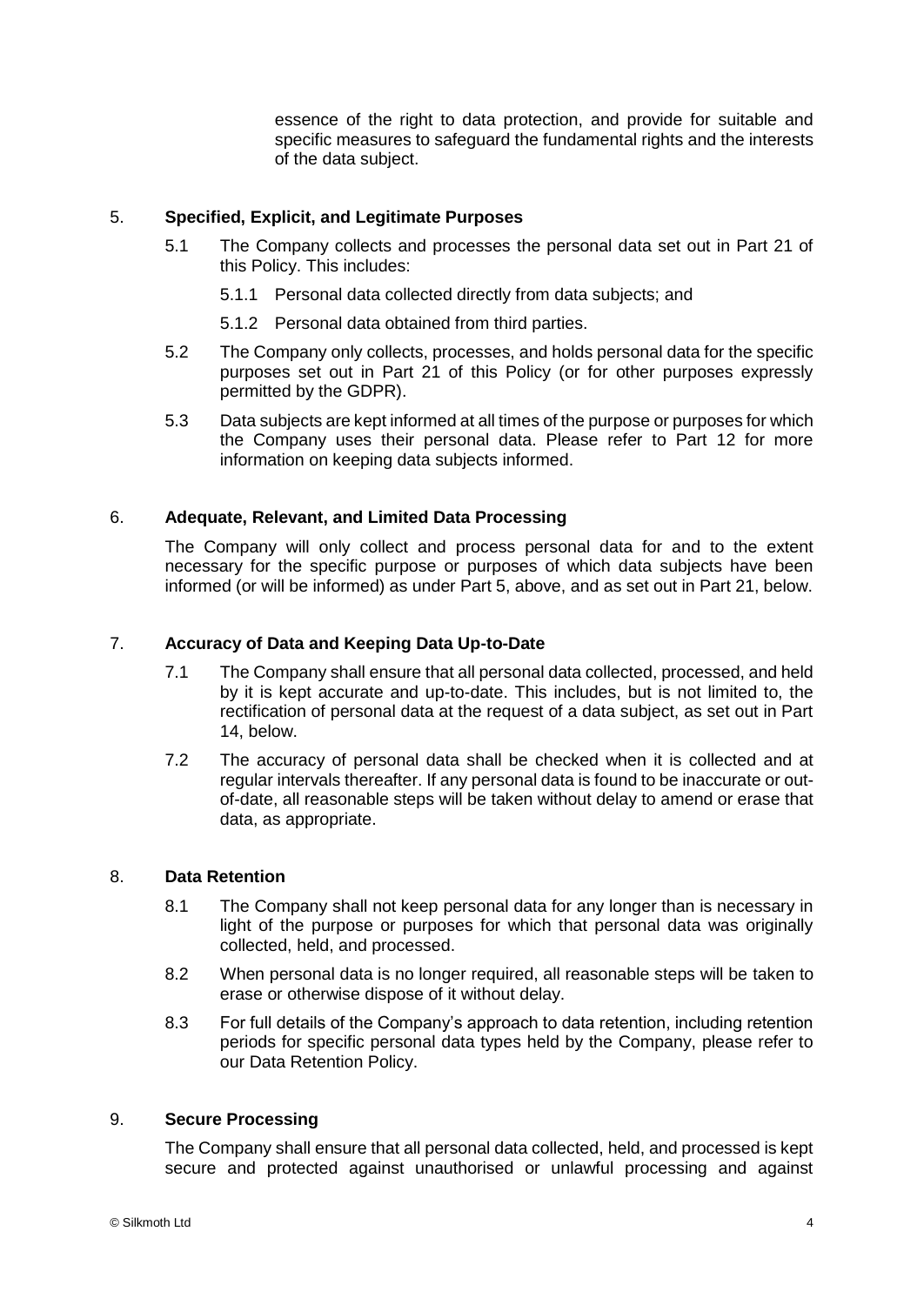accidental loss, destruction, or damage. Further details of the technical and organisational measures which shall be taken are provided in Parts 22 to 27 of this Policy.

#### 10. **Accountability and Record-Keeping**

- 10.1 The Company's Data Protection Officer is Simon Cooper, simon.cooper@silkmoth.com.
- 10.2 The Data Protection Officer shall be responsible for overseeing the implementation of this Policy and for monitoring compliance with this Policy, the Company's other data protection-related policies, and with the GDPR and other applicable data protection legislation.
- 10.3 The Company shall keep written internal records of all personal data collection, holding, and processing, which shall incorporate the following information:
	- 10.3.1 The name and details of the Company, its Data Protection Officer, and any applicable third-party data processors;
	- 10.3.2 The purposes for which the Company collects, holds, and processes personal data;
	- 10.3.3 Details of the categories of personal data collected, held, and processed by the Company, and the categories of data subject to which that personal data relates;
	- 10.3.4 Details of any transfers of personal data to non-EEA countries including all mechanisms and security safeguards;
	- 10.3.5 Details of how long personal data will be retained by the Company (please refer to the Company's Data Retention Policy); and
	- 10.3.6 Detailed descriptions of all technical and organisational measures taken by the Company to ensure the security of personal data.

#### 11. **Data Protection Impact Assessments**

- 11.1 The Company shall carry out Data Protection Impact Assessments for any and all new projects and/or new uses of personal data.
- 11.2 Data Protection Impact Assessments shall be overseen by the Data Protection Officer and shall address the following:
	- 11.2.1 The type(s) of personal data that will be collected, held, and processed;
	- 11.2.2 The purpose(s) for which personal data is to be used;
	- 11.2.3 The Company's objectives;
	- 11.2.4 How personal data is to be used;
	- 11.2.5 The parties (internal and/or external) who are to be consulted;
	- 11.2.6 The necessity and proportionality of the data processing with respect to the purpose(s) for which it is being processed;
	- 11.2.7 Risks posed to data subjects;
	- 11.2.8 Risks posed both within and to the Company; and
	- 11.2.9 Proposed measures to minimise and handle identified risks.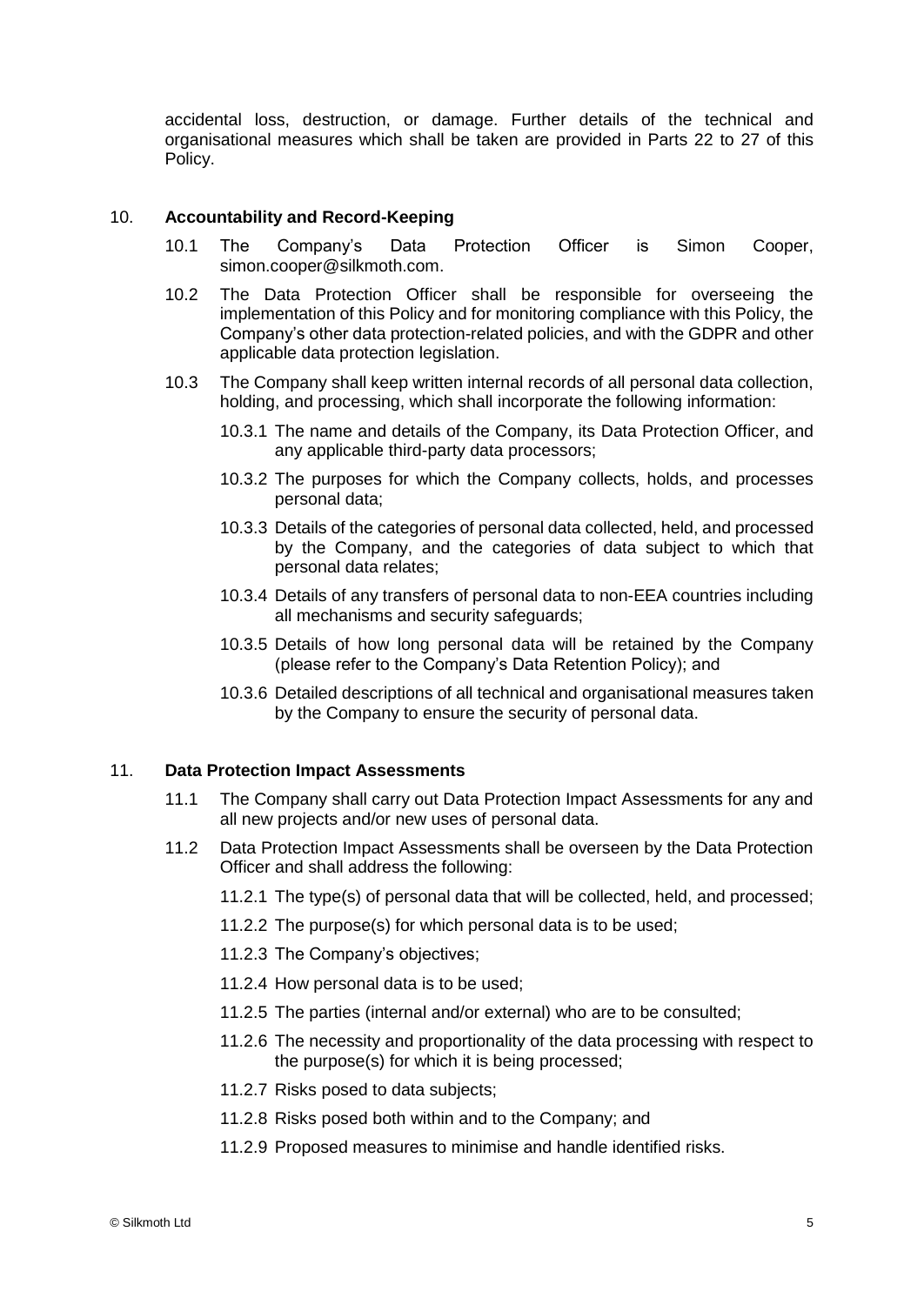# 12. **Keeping Data Subjects Informed**

- 12.1 The Company shall provide the information set out in Part 12.2 to every data subject:
	- 12.1.1 Where personal data is collected directly from data subjects, those data subjects will be informed of its purpose at the time of collection; and
	- 12.1.2 Where personal data is obtained from a third party, the relevant data subjects will be informed of its purpose:
	- a) if the personal data is used to communicate with the data subject, when the first communication is made; or
	- b) if the personal data is to be transferred to another party, before that transfer is made; or
	- c) as soon as reasonably possible and in any event not more than one month after the personal data is obtained.
- 12.2 The following information shall be provided:
	- 12.2.1 Details of the Company including, but not limited to, the identity of its Data Protection Officer;
	- 12.2.2 The purpose(s) for which the personal data is being collected and will be processed (as detailed in Part 21 of this Policy) and the legal basis justifying that collection and processing;
	- 12.2.3 Where applicable, the legitimate interests upon which the Company is justifying its collection and processing of the personal data;
	- 12.2.4 Where the personal data is not obtained directly from the data subject, the categories of personal data collected and processed;
	- 12.2.5 Where the personal data is to be transferred to one or more third parties, details of those parties;
	- 12.2.6 Where the personal data is to be transferred to a third party that is located outside of the European Economic Area (the "EEA"), details of that transfer, including but not limited to the safeguards in place (see Part 28 of this Policy for further details);
	- 12.2.7 Details of data retention;
	- 12.2.8 Details of the data subject's rights under the GDPR;
	- 12.2.9 Details of the data subject's right to withdraw their consent to the Company's processing of their personal data at any time;
	- 12.2.10Details of the data subject's right to complain to the Information Commissioner's Office (the "supervisory authority" under the GDPR);
	- 12.2.11Where applicable, details of any legal or contractual requirement or obligation necessitating the collection and processing of the personal data and details of any consequences of failing to provide it; and
	- 12.2.12Details of any automated decision-making or profiling that will take place using the personal data, including information on how decisions will be made, the significance of those decisions, and any consequences.

## 13. **Data Subject Access**

13.1 Data subjects may make subject access requests ("SARs") at any time to find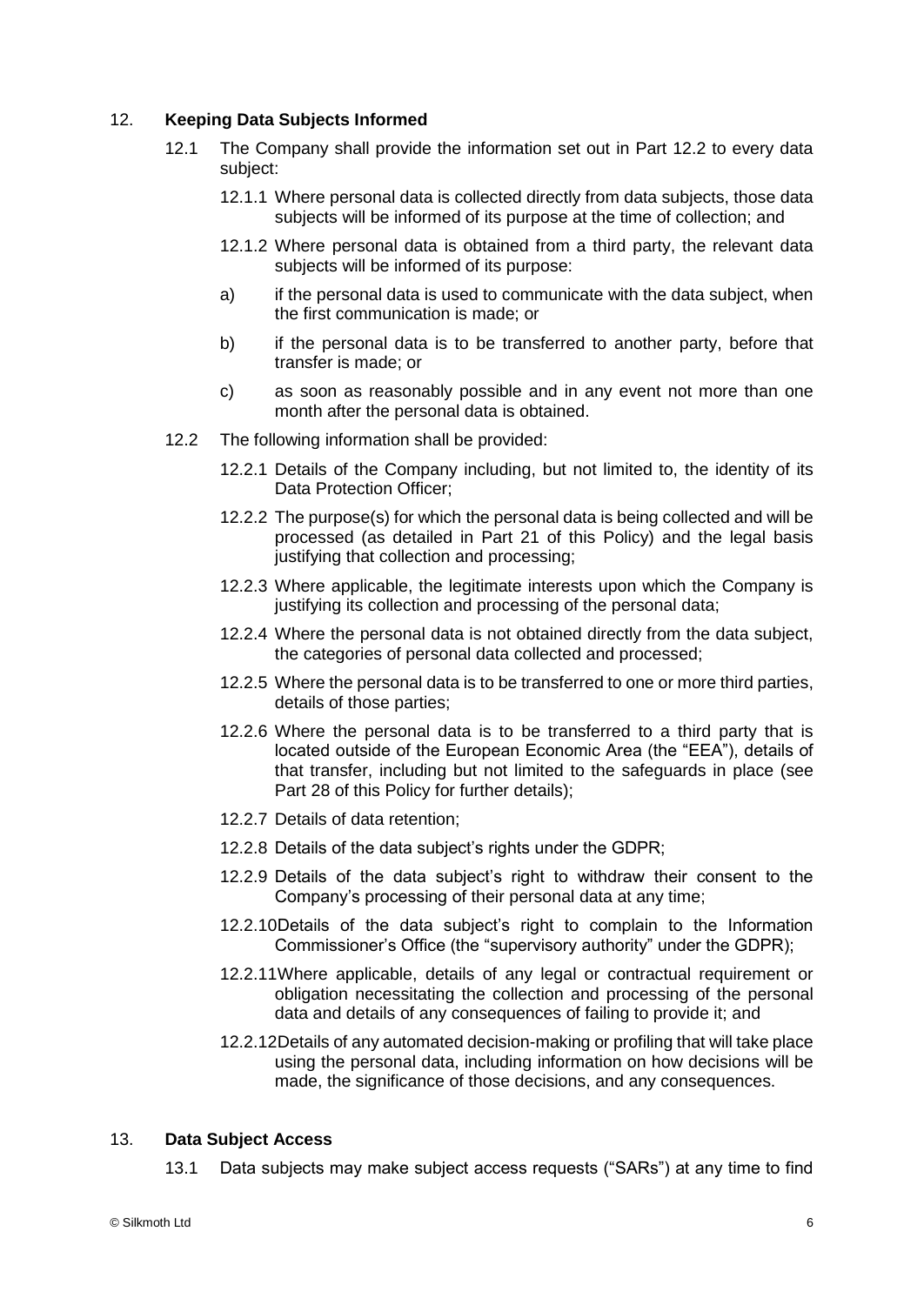out more about the personal data which the Company holds about them, what it is doing with that personal data, and why.

- 13.2 Employees wishing to make a SAR should do using a Subject Access Request Form, sending the form to the Company's Data Protection Officer at simon.cooper@silkmoth.com.
- 13.3 Responses to SARs shall normally be made within one month of receipt, however this may be extended by up to two months if the SAR is complex and/or numerous requests are made. If such additional time is required, the data subject shall be informed.
- 13.4 All SARs received shall be handled by the Company's Data Protection Officer.
- 13.5 The Company does not charge a fee for the handling of normal SARs. The Company reserves the right to charge reasonable fees for additional copies of information that has already been supplied to a data subject, and for requests that are manifestly unfounded or excessive, particularly where such requests are repetitive.

#### 14. **Rectification of Personal Data**

- 14.1 Data subjects have the right to require the Company to rectify any of their personal data that is inaccurate or incomplete.
- 14.2 The Company shall rectify the personal data in question, and inform the data subject of that rectification, within one month of the data subject informing the Company of the issue. The period can be extended by up to two months in the case of complex requests. If such additional time is required, the data subject shall be informed.
- 14.3 In the event that any affected personal data has been disclosed to third parties, those parties shall be informed of any rectification that must be made to that personal data.

## 15. **Erasure of Personal Data**

- 15.1 Data subjects have the right to request that the Company erases the personal data it holds about them in the following circumstances:
	- 15.1.1 It is no longer necessary for the Company to hold that personal data with respect to the purpose(s) for which it was originally collected or processed;
	- 15.1.2 The data subject wishes to withdraw their consent to the Company holding and processing their personal data;
	- 15.1.3 The data subject objects to the Company holding and processing their personal data (and there is no overriding legitimate interest to allow the Company to continue doing so) (see Part 18 of this Policy for further details concerning the right to object);
	- 15.1.4 The personal data has been processed unlawfully;
	- 15.1.5 The personal data needs to be erased in order for the Company to comply with a particular legal obligation.
- 15.2 Unless the Company has reasonable grounds to refuse to erase personal data, all requests for erasure shall be complied with, and the data subject informed of the erasure, within one month of receipt of the data subject's request. The period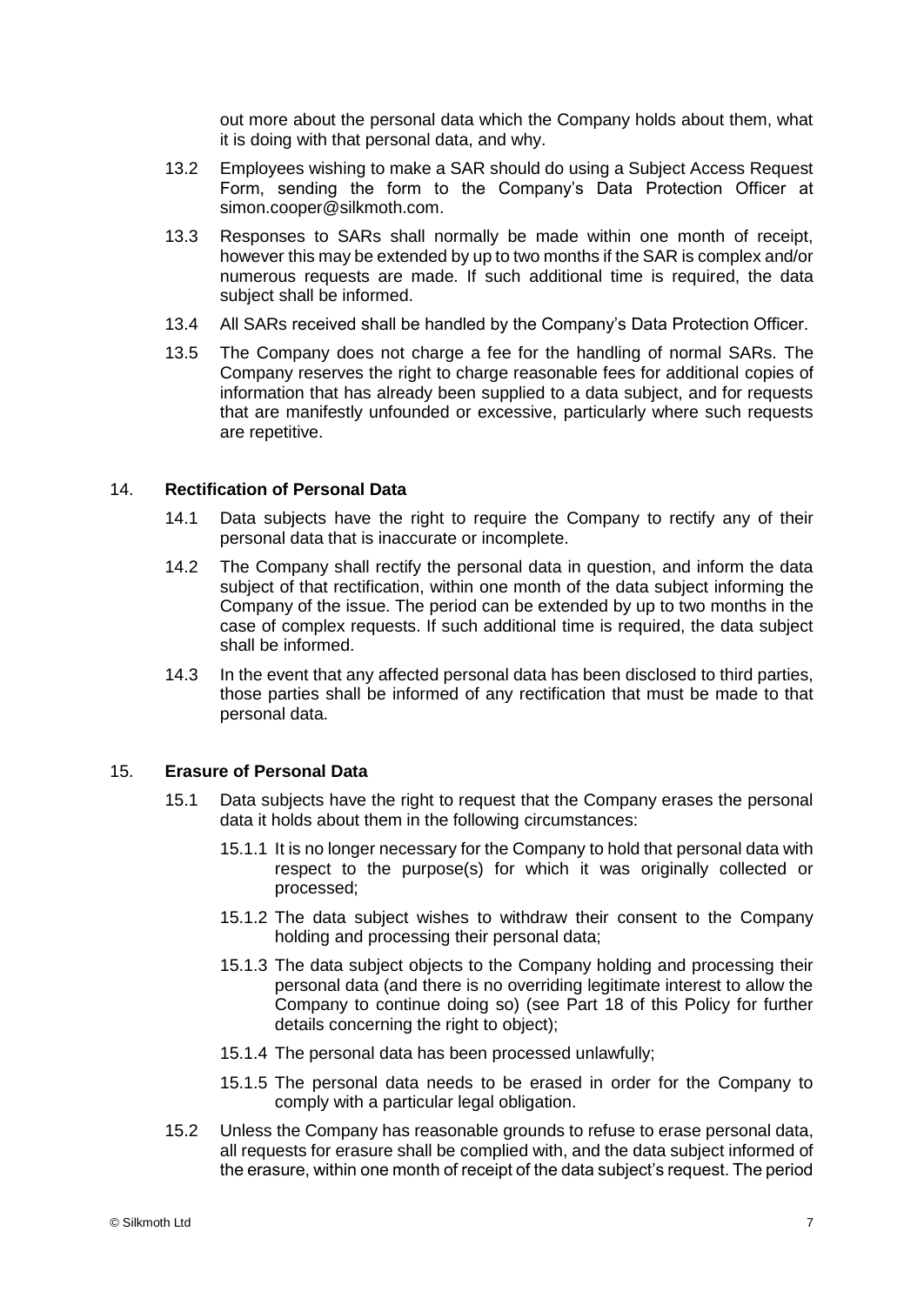can be extended by up to two months in the case of complex requests. If such additional time is required, the data subject shall be informed.

15.3 In the event that any personal data that is to be erased in response to a data subject's request has been disclosed to third parties, those parties shall be informed of the erasure (unless it is impossible or would require disproportionate effort to do so).

## 16. **Restriction of Personal Data Processing**

- 16.1 Data subjects may request that the Company ceases processing the personal data it holds about them. If a data subject makes such a request, the Company shall retain only the amount of personal data concerning that data subject (if any) that is necessary to ensure that the personal data in question is not processed further.
- 16.2 In the event that any affected personal data has been disclosed to third parties, those parties shall be informed of the applicable restrictions on processing it (unless it is impossible or would require disproportionate effort to do so).

## 17. **Data Portability**

- 17.1 The Company processes personal data using automated means.
- 17.2 Where data subjects have given their consent to the Company to process their personal data in such a manner, or the processing is otherwise required for the performance of a contract between the Company and the data subject, data subjects have the right, under the GDPR, to receive a copy of their personal data and to use it for other purposes (namely transmitting it to other data controllers).
- 17.3 To facilitate the right of data portability, the Company shall make available all applicable personal data to data subjects in the following formats:
	- 17.3.1 The original format in which the data was received if applicable and available;
	- 17.3.2 ASCII encoded text file.
- 17.4 Where technically feasible, if requested by a data subject, personal data shall be sent directly to the required data controller.
- 17.5 All requests for copies of personal data shall be complied with within one month of the data subject's request. The period can be extended by up to two months in the case of complex or numerous requests. If such additional time is required, the data subject shall be informed.**]**

## 18. **Objections to Personal Data Processing**

- 18.1 Data subjects have the right to object to the Company processing their personal data based on legitimate interests, direct marketing (including profiling), **[**and processing for scientific and/or historical research and statistics purposes**]**.
- 18.2 Where a data subject objects to the Company processing their personal data based on its legitimate interests, the Company shall cease such processing immediately, unless it can be demonstrated that the Company's legitimate grounds for such processing override the data subject's interests, rights, and freedoms, or that the processing is necessary for the conduct of legal claims.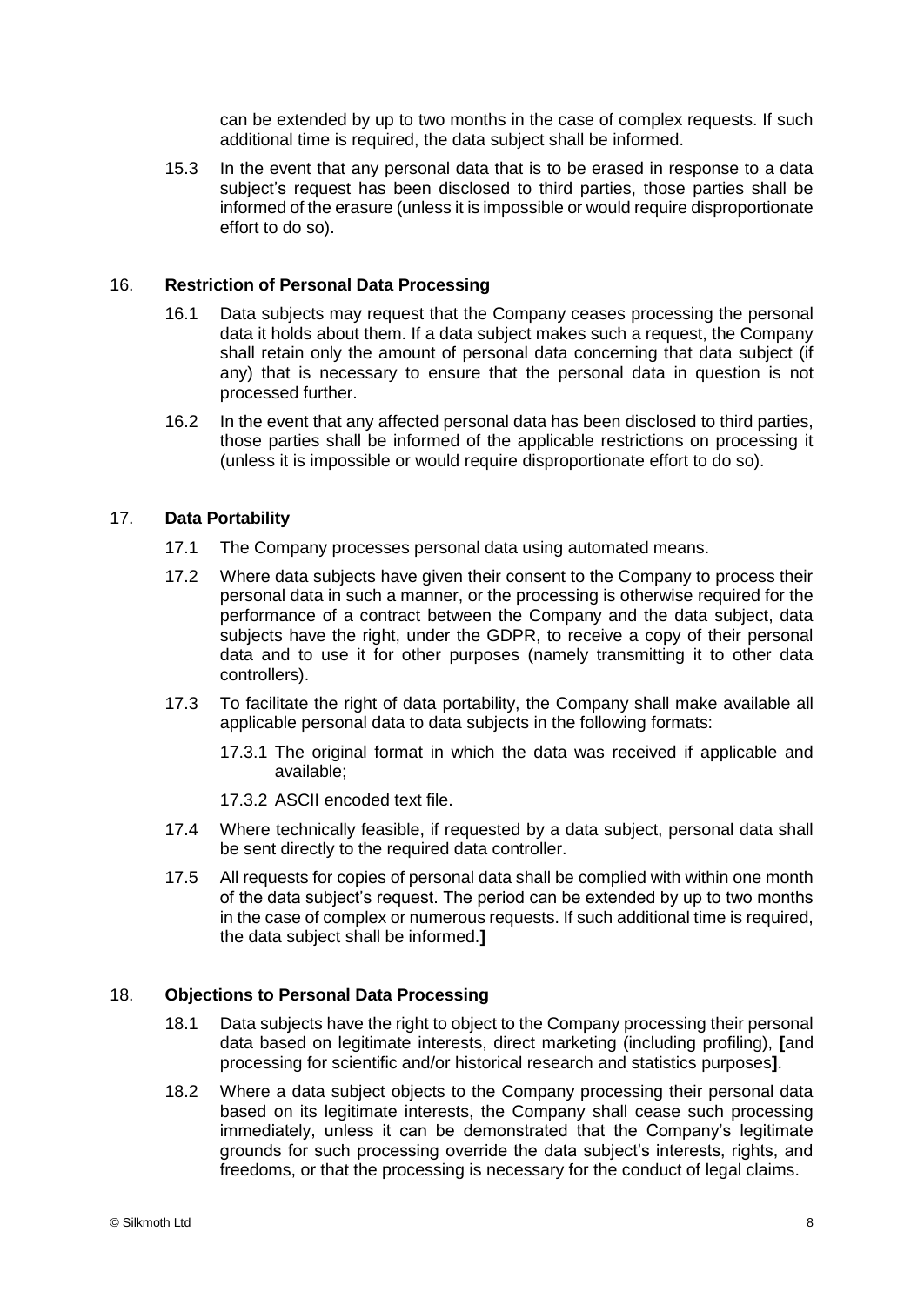- 18.3 Where a data subject objects to the Company processing their personal data for direct marketing purposes, the Company shall cease such processing immediately.
- 18.4 Where a data subject objects to the Company processing their personal data for scientific and/or historical research and statistics purposes, the data subject must, under the GDPR, "demonstrate grounds relating to his or her particular situation". The Company is not required to comply if the research is necessary for the performance of a task carried out for reasons of public interest.

## 19. **Automated Decision-Making**

- 19.1 The Company may use personal data in automated decision-making processes.
- 19.2 Where such decisions have a legal (or similarly significant effect) on data subjects, those data subjects have the right to challenge to such decisions under the GDPR, requesting human intervention, expressing their own point of view, and obtaining an explanation of the decision from the Company.
- 19.3 The right described in Part 19.2 does not apply in the following circumstances:
	- 19.3.1 The decision is necessary for the entry into, or performance of, a contract between the Company and the data subject;
	- 19.3.2 The decision is authorised by law; or
	- 19.3.3 The data subject has given their explicit consent.

# 20. **Profiling**

- 20.1 The Company may use personal data for profiling purposes.
- 20.2 When personal data is used for profiling purposes, the following shall apply:
	- 20.2.1 Clear information explaining the profiling shall be provided to data subjects, including the significance and likely consequences of the profiling;
	- 20.2.2 Appropriate mathematical or statistical procedures shall be used;
	- 20.2.3 Technical and organisational measures shall be implemented to minimise the risk of errors. If errors occur, such measures must enable them to be easily corrected; and
	- 20.2.4 All personal data processed for profiling purposes shall be secured in order to prevent discriminatory effects arising out of profiling (see Parts 22 to 26 of this Policy for more details on data security).

# 21. **Personal Data Collected, Held, and Processed**

The personal data that is collected, held, and processed by the Company varies on a project by project basis. For details of data collected and held, together with retention periods please refer to the Company's Data Retention Policy and to project specific documentation which can be obtained from the Company's Data Protection Officer, Simon Cooper, simon.cooper@silkmoth.com.

# 22. **Data Security - Transferring Personal Data and Communications**

The Company shall ensure that the following measures are taken with respect to all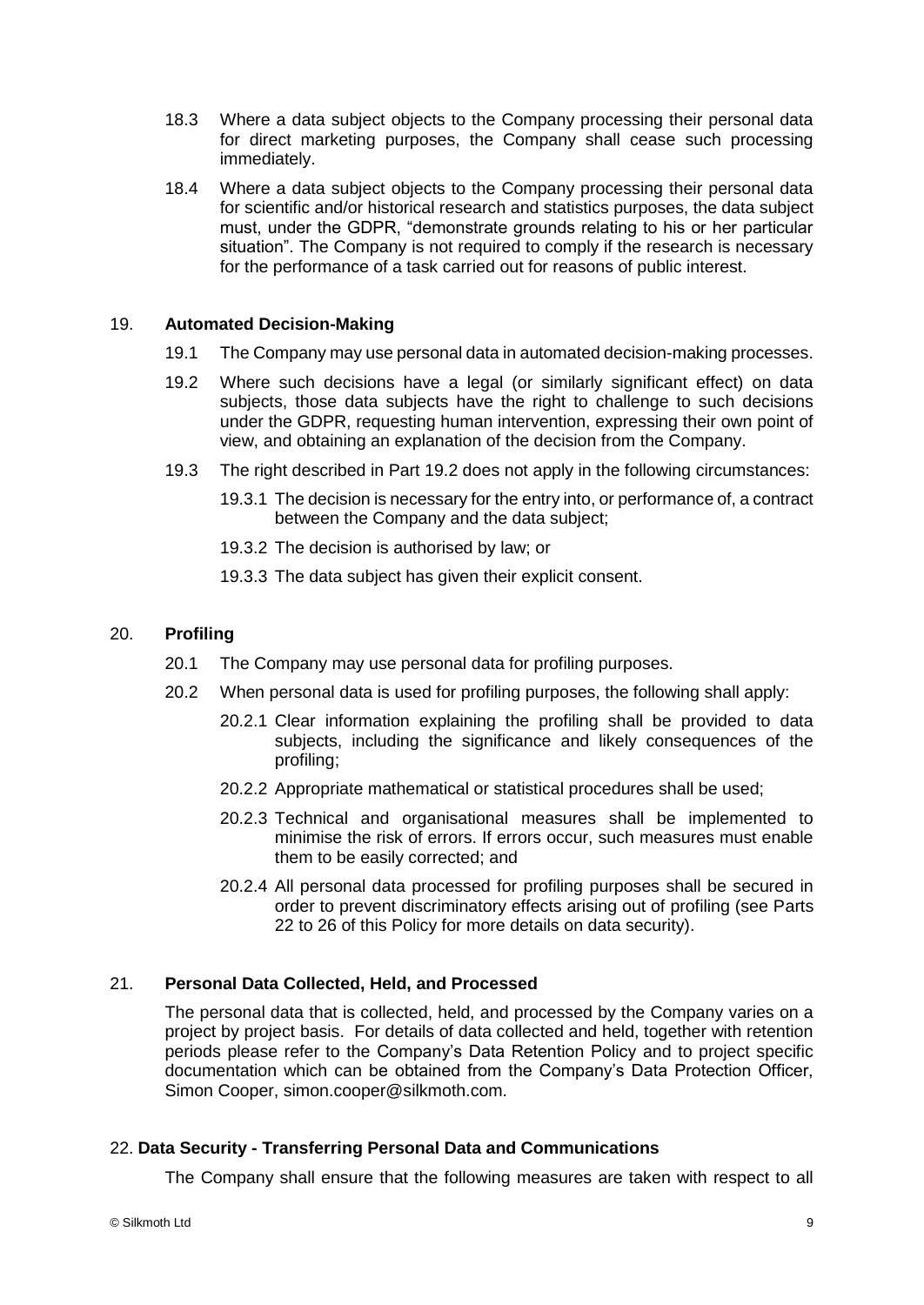communications and other transfers involving personal data:

- 22.1 All emails containing personal data must be encrypted;
- 22.2 All emails containing personal data must be marked "confidential";
- 22.3 Personal data may be transmitted over secure networks only; transmission over unsecured networks is not permitted in any circumstances;
- 22.4 Personal data may not be transmitted over a wireless network if there is a wired alternative that is reasonably practicable;
- 22.5 Personal data contained in the body of an email, whether sent or received, should be copied from the body of that email and stored securely. The email itself should be deleted. All temporary files associated therewith should also be deleted;
- 22.6 Where personal data is to be sent by facsimile transmission the recipient should be informed in advance of the transmission and should be waiting by the fax machine to receive the data;
- 22.7 Where personal data is to be transferred in hardcopy form it should be passed directly to the recipient or sent using Royal Mail Special Delivery Guaranteed service; and
- 22.8 All personal data to be transferred physically, whether in hardcopy form or on removable electronic media shall be transferred in a suitable container marked "confidential".

#### 23. **Data Security - Storage**

The Company shall ensure that the following measures are taken with respect to the storage of personal data:

- 23.1 All electronic copies of personal data should be stored securely using passwords and data encryption;
- 23.2 All hardcopies of personal data, along with any electronic copies stored on physical, removable media should be stored securely in a locked box, drawer, cabinet, or similar;
- 23.3 All personal data stored electronically should be backed up daily with backups stored onsite and offsite. All backups should be encrypted;
- 23.4 No personal data should be stored on any mobile device (including, but not limited to, laptops, tablets, and smartphones), whether such device belongs to the Company or otherwise without the formal written approval of the Company's Managing Director and, in the event of such approval, strictly in accordance with all instructions and limitations described at the time the approval is given, and for no longer than is absolutely necessary; and
- 23.5 No personal data should be transferred to any device personally belonging to an employee and personal data may only be transferred to devices belonging to agents, contractors, or other parties working on behalf of the Company where the party in question has agreed to comply fully with the letter and spirit of this Policy and of the GDPR (which may include demonstrating to the Company that all suitable technical and organisational measures have been taken).

# 24. **Data Security - Disposal**

When any personal data is to be erased or otherwise disposed of for any reason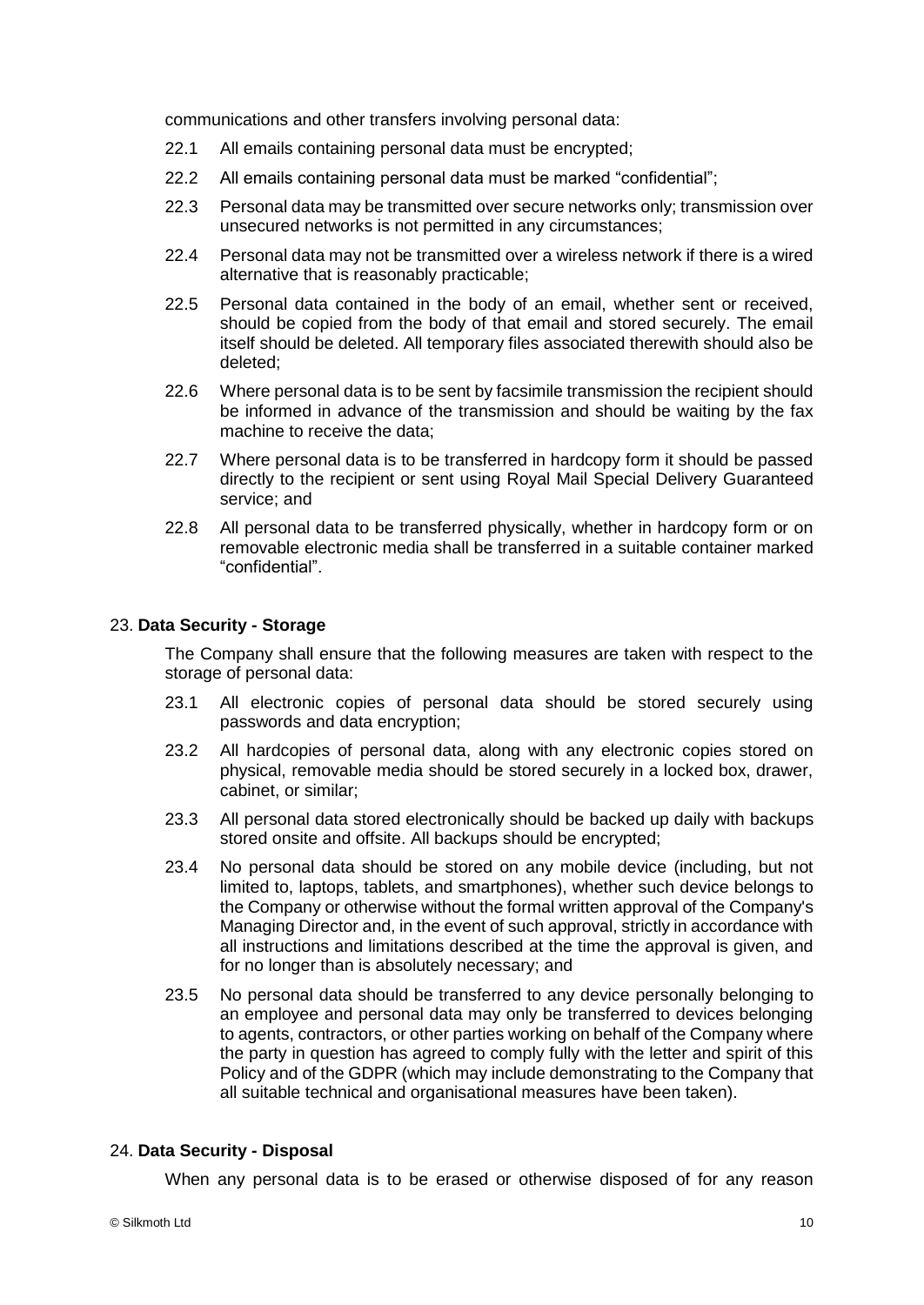(including where copies have been made and are no longer needed), it should be securely deleted and disposed of. For further information on the deletion and disposal of personal data, please refer to the Company's Data Retention Policy.

## 25. **Data Security - Use of Personal Data**

The Company shall ensure that the following measures are taken with respect to the use of personal data:

- 25.1 No personal data may be shared informally and if an employee, agent, subcontractor, or other party working on behalf of the Company requires access to any personal data that they do not already have access to, such access should be formally requested from the Data Protection Officer;
- 25.2 No personal data may be transferred to any employees, agents, contractors, or other parties, whether such parties are working on behalf of the Company or not, without the authorisation of the Data Protection Officer;
- 25.3 Personal data must be handled with care at all times and should not be left unattended or on view to unauthorised employees, agents, sub-contractors, or other parties at any time;
- 25.4 If personal data is being viewed on a computer screen and the computer in question is to be left unattended for any period of time, the user must lock the computer and screen before leaving it; and
- 25.5 Where personal data held by the Company is used for marketing purposes, it shall be the responsibility of the Data Protection Officer to ensure that the appropriate consent is obtained and that no data subjects have opted out, whether directly or via a third-party service such as the TPS.

### 26. **Data Security - IT Security**

The Company shall ensure that the following measures are taken with respect to IT and information security:

- 26.1 All passwords used to protect personal data should be changed regularly and should not use words or phrases that can be easily guessed or otherwise compromised. All passwords must contain a combination of uppercase and lowercase letters, numbers, and symbols. All software used by the Company is designed to require such passwords;
- 26.2 Under no circumstances should any passwords be written down or shared between any employees, agents, contractors, or other parties working on behalf of the Company, irrespective of seniority or department. If a password is forgotten, it must be reset using the applicable method. IT staff do not have access to passwords;
- 26.3 All software (including, but not limited to, applications and operating systems) shall be kept up-to-date. The Company's IT staff shall be responsible for installing any and all security-related updates as soon as reasonably and practically possible, unless there are valid technical reasons not to do so; and
- 26.4 No software may be installed on any Company-owned computer or device without the prior approval of the individual's team leader or the Managing Director.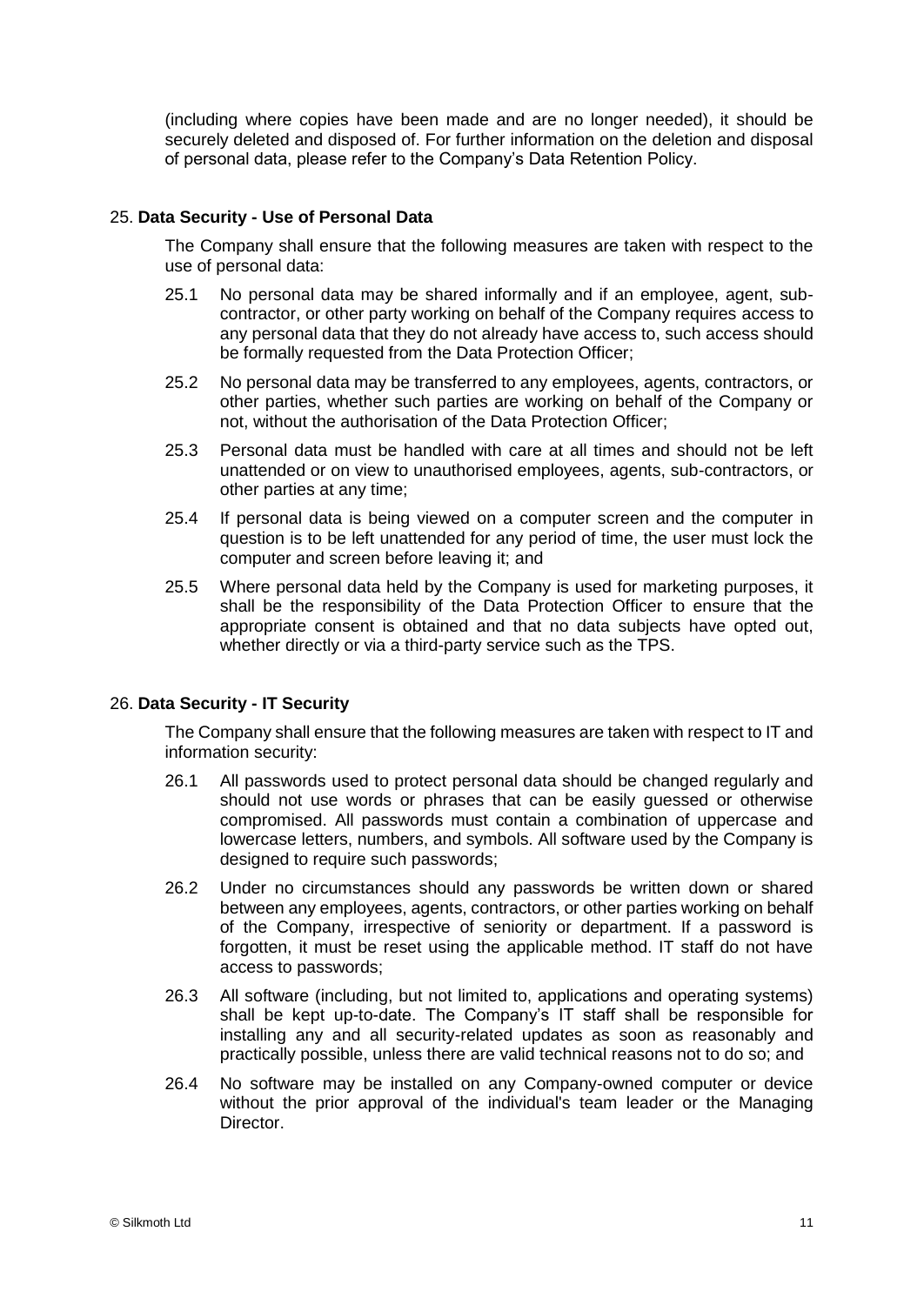## 27. **Organisational Measures**

The Company shall ensure that the following measures are taken with respect to the collection, holding, and processing of personal data:

- 27.1 All employees, agents, contractors, or other parties working on behalf of the Company shall be made fully aware of both their individual responsibilities and the Company's responsibilities under the GDPR and under this Policy, and shall be provided with a copy of this Policy;
- 27.2 Only employees, agents, sub-contractors, or other parties working on behalf of the Company that need access to, and use of, personal data in order to carry out their assigned duties correctly shall have access to personal data held by the Company;
- 27.3 All employees, agents, contractors, or other parties working on behalf of the Company handling personal data will be appropriately trained to do so;
- 27.4 All employees, agents, contractors, or other parties working on behalf of the Company handling personal data will be appropriately supervised;
- 27.5 All employees, agents, contractors, or other parties working on behalf of the Company handling personal data shall be required and encouraged to exercise care, caution, and discretion when discussing work-related matters that relate to personal data, whether in the workplace or otherwise;
- 27.6 Methods of collecting, holding, and processing personal data shall be regularly evaluated and reviewed;
- 27.7 All personal data held by the Company shall be reviewed periodically, as set out in the Company's Data Retention Policy;
- 27.8 The performance of those employees, agents, contractors, or other parties working on behalf of the Company handling personal data shall be regularly evaluated and reviewed;
- 27.9 All employees, agents, contractors, or other parties working on behalf of the Company handling personal data will be bound to do so in accordance with the principles of the GDPR and this Policy by contract;
- 27.10 All agents, contractors, or other parties working on behalf of the Company handling personal data must ensure that any and all of their employees who are involved in the processing of personal data are held to the same conditions as those relevant employees of the Company arising out of this Policy and the GDPR; and
- 27.11 Where any agent, contractor or other party working on behalf of the Company handling personal data fails in their obligations under this Policy that party shall indemnify and hold harmless the Company against any costs, liability, damages, loss, claims or proceedings which may arise out of that failure.

#### 28. **Transferring Personal Data to a Country Outside the EEA**

- 28.1 The Company may from time to time transfer ('transfer' includes making available remotely) personal data to countries outside of the EEA.
- 28.2 The transfer of personal data to a country outside of the EEA shall take place only if one or more of the following applies:
	- 28.2.1 The transfer is to a country, territory, or one or more specific sectors in that country (or an international organisation), that the European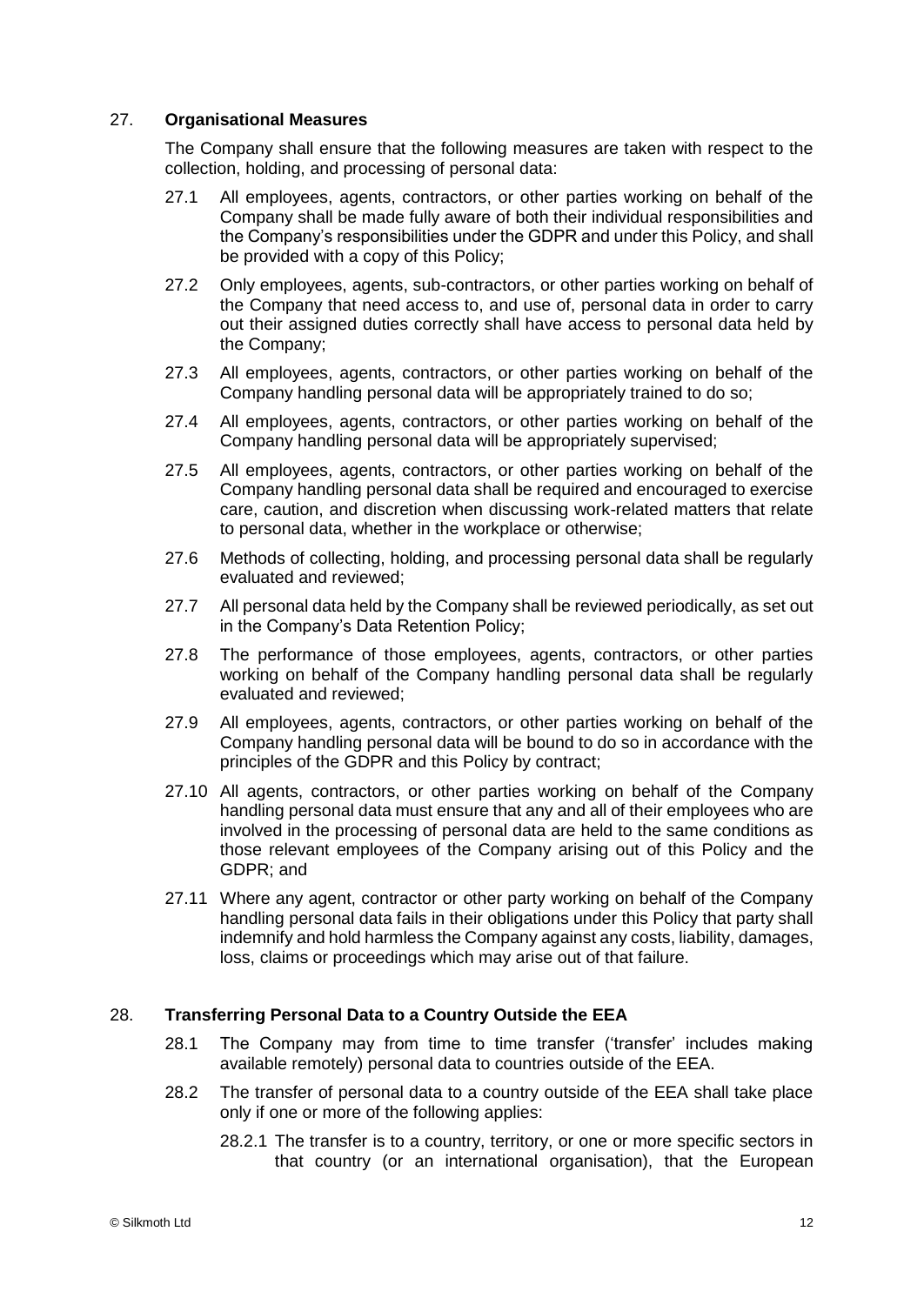Commission has determined ensures an adequate level of protection for personal data;

- 28.2.2 The transfer is to a country (or international organisation) which provides appropriate safeguards in the form of a legally binding agreement between public authorities or bodies; binding corporate rules; standard data protection clauses adopted by the European Commission; compliance with an approved code of conduct approved by a supervisory authority (e.g. the Information Commissioner's Office); certification under an approved certification mechanism (as provided for in the GDPR); contractual clauses agreed and authorised by the competent supervisory authority; or provisions inserted into administrative arrangements between public authorities or bodies authorised by the competent supervisory authority;
- 28.2.3 The transfer is made with the informed consent of the relevant data subject(s);
- 28.2.4 The transfer is necessary for the performance of a contract between the data subject and the Company (or for pre-contractual steps taken at the request of the data subject);
- 28.2.5 The transfer is necessary for important public interest reasons;
- 28.2.6 The transfer is necessary for the conduct of legal claims;
- 28.2.7 The transfer is necessary to protect the vital interests of the data subject or other individuals where the data subject is physically or legally unable to give their consent; or
- 28.2.8 The transfer is made from a register that, under UK or EU law, is intended to provide information to the public and which is open for access by the public in general or otherwise to those who are able to show a legitimate interest in accessing the register.

#### 29. **Data Breach Notification**

- 29.1 All personal data breaches must be reported immediately to the Company's Data Protection Officer.
- 29.2 If a personal data breach occurs and that breach is likely to result in a risk to the rights and freedoms of data subjects (e.g. financial loss, breach of confidentiality, discrimination, reputational damage, or other significant social or economic damage), the Data Protection Officer must ensure that the Information Commissioner's Office is informed of the breach without delay, and in any event, within 72 hours after having become aware of it.
- 29.3 In the event that a personal data breach is likely to result in a high risk (that is, a higher risk than that described under Part 29.2) to the rights and freedoms of data subjects, the Data Protection Officer must ensure that all affected data subjects are informed of the breach directly and without undue delay.
- 29.4 Data breach notifications shall include the following information:
	- 29.4.1 The categories and approximate number of data subjects concerned;
	- 29.4.2 The categories and approximate number of personal data records concerned;
	- 29.4.3 The name and contact details of the Company's data protection officer (or other contact point where more information can be obtained);